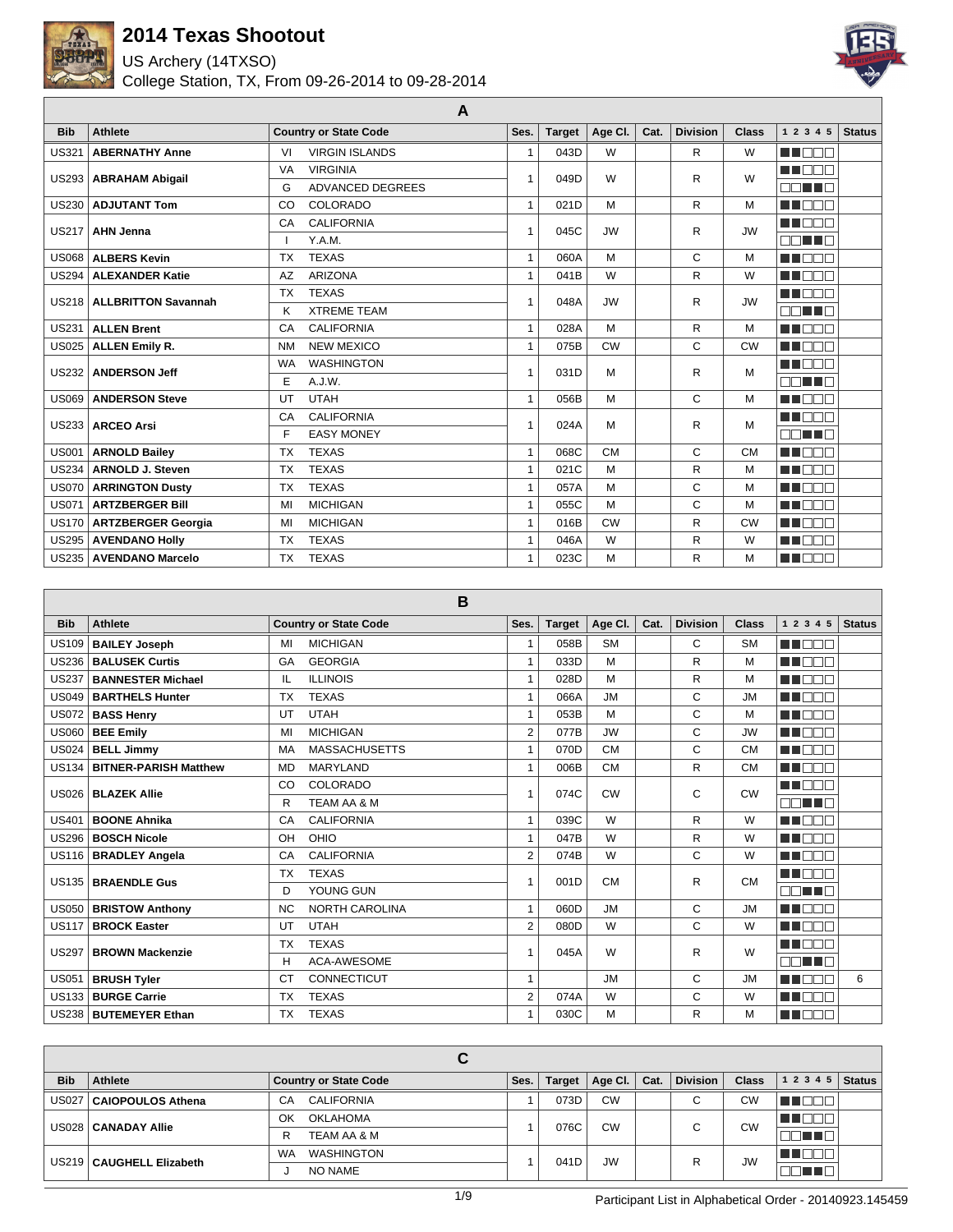

US Archery (14TXSO)



|              |                                 | $\mathbf c$                     |                |               |           |      |                 |              |                  | Continue      |
|--------------|---------------------------------|---------------------------------|----------------|---------------|-----------|------|-----------------|--------------|------------------|---------------|
| <b>Bib</b>   | <b>Athlete</b>                  | <b>Country or State Code</b>    | Ses.           | <b>Target</b> | Age Cl.   | Cat. | <b>Division</b> | <b>Class</b> | 1 2 3 4 5        | <b>Status</b> |
| <b>US171</b> | <b>CHAN Nicole</b>              | <b>CALIFORNIA</b><br>CA         | $\mathbf{1}$   | 014A          | <b>CW</b> |      | R.              | <b>CW</b>    | n mana           |               |
| <b>US202</b> | <b>CHANG Sean</b>               | CA<br><b>CALIFORNIA</b>         | $\mathbf{1}$   | 035A          | JM        |      | R               | <b>JM</b>    | n nooc           |               |
|              |                                 | YOUNG GUN<br>D                  |                |               |           |      |                 |              | nn an D          |               |
| <b>US115</b> | <b>CHAVEZ Martha</b>            | <b>CALIFORNIA</b><br>CA         | $\overline{2}$ | 075B          | 2W        |      | C               | 2W           | ME DE L          |               |
| <b>US136</b> | <b>CHOI Brandon</b>             | <b>CALIFORNIA</b><br>CA         | $\mathbf{1}$   | 004A          | <b>CM</b> |      | R               | <b>CM</b>    | MN DE E          |               |
| <b>US166</b> | <b>CHOI Matt</b>                | <b>CALIFORNIA</b><br>CA         | $\mathbf{1}$   | 006C          | <b>CM</b> |      | R.              | <b>CM</b>    | MT EE E          |               |
| <b>US002</b> | <b>CHRISTENSEN Kaden</b>        | <b>UTAH</b><br>UT               | $\mathbf{1}$   | 072B          | <b>CM</b> |      | С               | <b>CM</b>    | M BEE            |               |
|              |                                 | <b>BOOTS &amp; BUCKLES</b><br>N |                |               |           |      |                 |              | n na ma          |               |
| <b>US163</b> | <b>CHUNG Andrew (Tae Young)</b> | <b>CALIFORNIA</b><br>CA         | $\mathbf{1}$   | 003A          | <b>CM</b> |      | R               | <b>CM</b>    | <b>REFERENCE</b> |               |
| <b>US282</b> | <b>CHURCHETT Dale</b>           | <b>TX</b><br><b>TEXAS</b>       | $\mathbf{1}$   | 019D          | M         |      | R.              | M            | n na man         |               |
| <b>US298</b> | <b>CLAMON Lauren</b>            | <b>CALIFORNIA</b><br>CA         | $\mathbf{1}$   | 039D          | W         |      | R               | W            | MU DOC           |               |
|              |                                 | <b>GOLDEN TOASTIES</b><br>M     |                |               |           |      |                 |              | n Tillin         |               |
| <b>US172</b> | <b>CLAPS Alexa</b>              | <b>WASHINGTON</b><br><b>WA</b>  | $\mathbf{1}$   | 017B          | <b>CW</b> |      | R               | <b>CW</b>    | MN DE S          |               |
|              |                                 | <b>NO NAME</b><br>J             |                |               |           |      |                 |              | nn an D          |               |
| <b>US003</b> | <b>CLAYTON Kevin D.</b>         | <b>VIRGINIA</b><br>VA           | $\mathbf{1}$   | 072C          | <b>CM</b> |      | C               | <b>CM</b>    | M DE S           |               |
|              |                                 | 5 AND 1/2 HANDS<br>$\Omega$     |                |               |           |      |                 |              | E E E E          |               |
| <b>US118</b> | <b>COCHRAN Carli</b>            | SC<br><b>SOUTH CAROLINA</b>     | $\overline{2}$ | 077D          | W         |      | C               | W            | MA DE L          |               |
| <b>US173</b> | <b>COHEN Lara</b>               | <b>TX</b><br><b>TEXAS</b>       | $\mathbf{1}$   | 010B          | <b>CW</b> |      | R.              | <b>CW</b>    | <b>REFERE</b>    |               |
| <b>US119</b> | <b>COLIN Christie</b>           | PENNSYLVANIA<br><b>PA</b>       | $\overline{2}$ | 077C          | W         |      | С               | W            | M DEC            |               |
|              |                                 | P<br><b>BAND OF SISTERS</b>     |                |               |           |      |                 |              | nn an D          |               |
| <b>US167</b> | <b>CONLEY Hunter</b>            | <b>UNKNOWN</b><br><b>UNK</b>    | $\mathbf{1}$   | 005B          | <b>CM</b> |      | R               | <b>CM</b>    | MA DE L          |               |
| <b>US073</b> | <b>COPE Cam</b>                 | <b>TEXAS</b><br><b>TX</b>       | $\mathbf{1}$   | 051A          | M         |      | C               | M            | <b>REFERE</b>    |               |
| <b>US029</b> | <b>COX Cassidy</b>              | <b>NEW MEXICO</b><br><b>NM</b>  | $\mathbf{1}$   | 076B          | <b>CW</b> |      | С               | <b>CW</b>    | M DEC            |               |
|              |                                 | <b>TEAM GOLD</b><br>T           |                |               |           |      |                 |              | nn an D          |               |
| <b>US074</b> | <b>COX James</b>                | <b>TX</b><br><b>TEXAS</b>       | $\mathbf{1}$   | 061A          | M         |      | C               | M            | <b>REDEE</b>     |               |
| <b>US285</b> | <b>CRITES Byron</b>             | COLORADO<br>CO                  | $\mathbf{1}$   | 022D          | M         |      | R               | M            | <b>REFERENCE</b> |               |
| <b>US030</b> | <b>CROOK Dahlia</b>             | KS<br><b>KANSAS</b>             | $\mathbf{1}$   | 075D          | <b>CW</b> |      | С               | <b>CW</b>    | n na ma          |               |
|              |                                 | <b>MATTHEWS GALS</b><br>Q       |                |               |           |      |                 |              | nn an D          |               |
| <b>US239</b> | <b>CUSICK Jeremiah</b>          | <b>CALIFORNIA</b><br>CA         | $\mathbf{1}$   | 021A          | M         |      | R               | M            | MN DOB           |               |
|              |                                 | B<br><b>SPACE TIGERS</b>        |                |               |           |      |                 |              | OO NE N          |               |
|              | US120   CZAKO Johana            | TX<br><b>TEXAS</b>              | $\overline{2}$ | 078A          | W         |      | C               | W            | M BER            |               |

|              |                                  | D                               |                |               |           |      |                 |              |              |               |
|--------------|----------------------------------|---------------------------------|----------------|---------------|-----------|------|-----------------|--------------|--------------|---------------|
| <b>Bib</b>   | Athlete                          | <b>Country or State Code</b>    | Ses.           | <b>Target</b> | Age Cl.   | Cat. | <b>Division</b> | <b>Class</b> | 1 2 3 4 5    | <b>Status</b> |
| US052        | <b>DAWSON Matt</b>               | <b>TEXAS</b><br><b>TX</b>       |                | 063A          | <b>JM</b> |      | C               | <b>JM</b>    | TI T         |               |
| US075        | <b>DEATON Bridger</b>            | <b>IOWA</b><br>IA               |                | 066D          | M         |      | C               | M            | T FIF        |               |
| US004        | <b>DEMARCO Max</b>               | COLORADO<br>CO                  |                | 067B          | <b>CM</b> |      | C               | <b>CM</b>    | n di         |               |
|              |                                  | <b>BOOTS &amp; BUCKLES</b><br>N |                |               |           |      |                 |              | <b>REDEE</b> |               |
| US121        | <b>DIAB Bernadette</b>           | <b>NEW JERSEY</b><br>NJ         | 2              | 080B          | W         |      | C               | W            | VIDI         |               |
|              |                                  | DOE NUTS<br>S                   |                |               |           |      |                 |              | E E TE       |               |
| US067        | <b>DIXON Jordan</b>              | <b>TEXAS</b><br>TX              | $\overline{2}$ | 080A          | <b>JW</b> |      | C               | <b>JW</b>    | T I T        |               |
| <b>US058</b> | <b>DIXON Justin</b>              | <b>TEXAS</b><br><b>TX</b>       |                | 062A          | <b>JM</b> |      | C               | <b>JM</b>    | un del       |               |
| US005        | <b>DODSON Korbin</b>             | <b>TEXAS</b><br>TX              |                | 071A          | <b>CM</b> |      | C               | <b>CM</b>    | TICL         |               |
| US061        | <b>DORENBOSCH Alexis</b>         | <b>TEXAS</b><br><b>TX</b>       |                | 076D          | <b>CW</b> |      | C               | <b>CW</b>    | a ka         |               |
| <b>US174</b> | <b>DUCOTE Madeleine</b>          | <b>TEXAS</b><br><b>TX</b>       |                | 013B          | <b>CW</b> |      | R               | <b>CW</b>    | a propinsi P |               |
| US203 l      | <b>DUNHAM Alexander Nicholas</b> | <b>NEW JERSEY</b><br>NJ         |                | 036C          | <b>JM</b> |      | R               | <b>JM</b>    | TELET        |               |
|              | US289   DUPREE Lori              | <b>TX</b><br><b>TEXAS</b>       |                | 039A          | SW        |      | R               | SW           | AUDLI        |               |

| <b>Bib</b> | Athlete                 | <b>Country or State Code</b> | Ses. | <b>Target</b> | Age Cl. Cat. | <b>Division</b> | <b>Class</b> | 1 2 3 4 5   Status |  |
|------------|-------------------------|------------------------------|------|---------------|--------------|-----------------|--------------|--------------------|--|
|            | US299   EATON Allison   | NORTH CAROLINA<br>NC.        |      | 046D          | W            | R               | W            |                    |  |
|            | US300   EDWARDS Shannon | <b>TEXAS</b><br><b>TX</b>    |      | 039B          | W            |                 | W            |                    |  |
|            | US006   EILINGER Hayden | ME MAINE                     |      | 069D          | <b>CM</b>    | $\sim$          | <b>CM</b>    |                    |  |
|            | US240   ELLISON Brady   | <b>ARIZONA</b><br>AZ         |      | 026D          | M            |                 | M            |                    |  |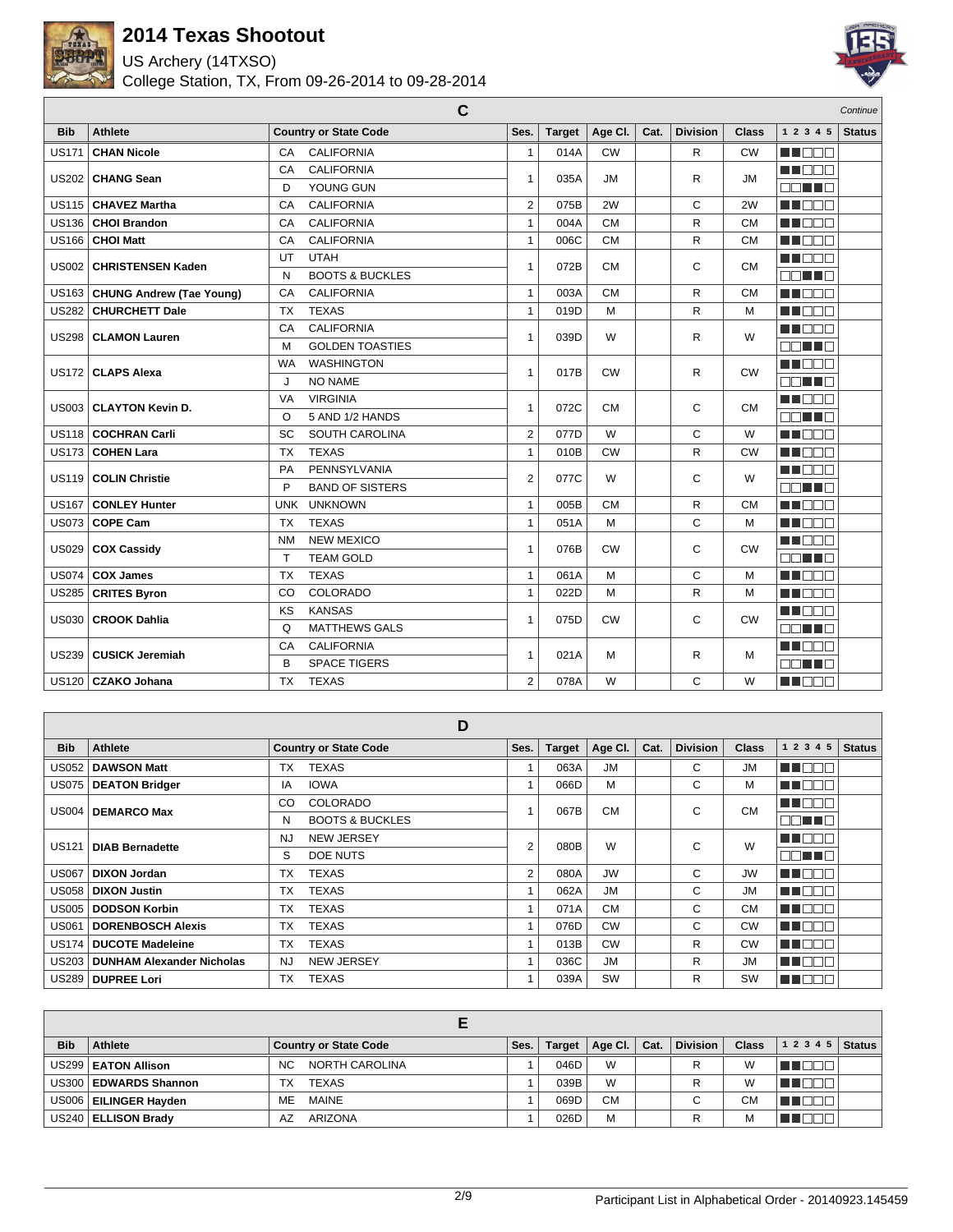

US Archery (14TXSO)

College Station, TX, From 09-26-2014 to 09-28-2014



**F**

| <b>Bib</b>   | Athlete                    | <b>Country or State Code</b> | Ses.           | <b>Target</b> | Age CI.   | Cat. | <b>Division</b> | <b>Class</b> | 1 2 3 4 5     | <b>Status</b> |
|--------------|----------------------------|------------------------------|----------------|---------------|-----------|------|-----------------|--------------|---------------|---------------|
|              | US110   FABRY Jeff         | <b>CALIFORNIA</b><br>CA      |                | 059B          | 1M        |      | C               | 1M           | n doo         |               |
| US105        | <b>FAGAN Andrew</b>        | CANADA<br>CAN                |                | 063B          | M         |      | C               | М            | n nooc        |               |
| US241        |                            | <b>CALIFORNIA</b><br>CA      |                | 023A          | M         |      | R               | M            | MA BEL        |               |
|              | <b>FANCHIN Joseph</b>      | <b>SPACE TIGERS</b><br>В     |                |               |           |      |                 |              | <b>OOM TO</b> |               |
| US123        | <b>FAULKNER Erica</b>      | <b>TENNESSEE</b><br>TN       | 2              | 078D          | W         |      | C               | W            | M DE B        |               |
| US062        | <b>FISCHER Emily</b>       | <b>TEXAS</b><br>TX           | $\overline{2}$ | 076C          | <b>JW</b> |      | C               | <b>JW</b>    | M BER         |               |
| US290        | <b>FORD-FAHERTY Eileen</b> | <b>GEORGIA</b><br>GA         |                | 041A          | <b>SW</b> |      | R               | <b>SW</b>    | MT E SE       |               |
|              | US242   FORTENBERRY Ryan   | <b>TEXAS</b><br><b>TX</b>    | $\overline{A}$ | 026C          | м         |      | R               | M            | MT OOB        |               |
| US220        | <b>FRANCIS Amye</b>        | <b>FLORIDA</b><br>FL.        | $\overline{A}$ | 045D          | <b>JW</b> |      | R               | <b>JW</b>    | <b>READER</b> |               |
|              | US204   FRANCIS Chris      | <b>FLORIDA</b><br>FL.        |                | 023B          | <b>JM</b> |      | R               | <b>JM</b>    | MT BE B       |               |
|              |                            | <b>CUBAN CONNECTION</b><br>C |                |               |           |      |                 |              | n ni Tin      |               |
| <b>US031</b> | <b>FRANKLIN Catherin</b>   | <b>TEXAS</b><br>TX           | $\mathbf{1}$   | 076A          | <b>CW</b> |      | C               | <b>CW</b>    | MT OOB        |               |
| <b>US053</b> | <b>FRANKLIN David</b>      | <b>TEXAS</b><br><b>TX</b>    | $\overline{ }$ | 064A          | <b>JM</b> |      | C               | <b>JM</b>    | n an Deb      |               |
| US137        | <b>FRANKLIN Joseph</b>     | <b>TEXAS</b><br>TX           | $\overline{ }$ | 006D          | <b>CM</b> |      | R               | <b>CM</b>    | MT DE E       |               |
|              | US054   FRANKLIN Nathan    | <b>TEXAS</b><br><b>TX</b>    | 1              | 068D          | <b>JM</b> |      | C               | <b>JM</b>    | MU OOO        |               |
|              | US032   FRANKLIN Samantha  | <b>TEXAS</b><br>TX           |                | 074A          | <b>CW</b> |      | C               | <b>CW</b>    | NN DOO        |               |
|              | US007   FRERICH Tristan    | <b>TEXAS</b><br>TX           |                | 068A          | <b>CM</b> |      | C               | <b>CM</b>    | MU DO O       |               |

|              |                           | G                               |                |               |           |      |                 |              |               |               |
|--------------|---------------------------|---------------------------------|----------------|---------------|-----------|------|-----------------|--------------|---------------|---------------|
| <b>Bib</b>   | Athlete                   | <b>Country or State Code</b>    | Ses.           | <b>Target</b> | Age Cl.   | Cat. | <b>Division</b> | <b>Class</b> | 1 2 3 4 5     | <b>Status</b> |
| US243        | <b>GARCIA Hector</b>      | COL COLOMBIA                    |                | 035D          | M         |      | R               | M            | M E E F       |               |
|              | US244   GARRETT Zachary   | <b>CALIFORNIA</b><br>CA         |                | 029A          | M         |      | R               | M            | MA DEL        |               |
|              |                           | <b>VICTORIOUS SECRET</b><br>A   |                |               |           |      |                 |              | nn nn n       |               |
|              | US124   GAUVIN Crystal    | <b>CONNECTICUT</b><br>СT        | $\overline{2}$ | 079B          | W         |      | C               | W            | TE ELT        |               |
|              |                           | <b>MATTHEWS GALS</b><br>Q       |                |               |           |      |                 |              | ee ne         |               |
| <b>US076</b> | <b>GAY Richard</b>        | <b>TEXAS</b><br><b>TX</b>       | $\mathbf{1}$   | 059A          | M         |      | C               | M            | <b>READER</b> |               |
| US033        | <b>GEIST Kaylee</b>       | COLORADO<br>CO                  |                | 073C          | <b>CW</b> |      | C               | <b>CW</b>    | <b>HERE</b>   |               |
|              |                           | <b>TEAM GOLD</b>                |                |               |           |      |                 |              | MA MARIN      |               |
| <b>US077</b> | <b>GELLENTHIEN Braden</b> | <b>NEW YORK</b><br><b>NY</b>    | $\mathbf{1}$   | 061C          | M         |      | C               | M            | n ma          |               |
| <b>US301</b> | <b>GIBILARO Ariel</b>     | <b>CONNECTICUT</b><br><b>CT</b> |                | 049B          | W         |      | R               | W            | M DE          |               |
|              |                           | <b>ACA-AWESOME</b><br>Н         |                |               |           |      |                 |              | nn nn         |               |
| US302        | <b>GILBERT Michelle</b>   | <b>MARYLAND</b><br>MD           |                | 050C          | W         |      | R               | W            | n n n         |               |
|              |                           | <b>STICK'EM AND GIG'EM</b>      |                |               |           |      |                 |              | n ni Tin      |               |
| US323        | <b>GILL Darcy</b>         | <b>MISSOURI</b><br>MO           | 1              | 046B          | W         |      | R               | W            | U NOT         |               |
| US034        | <b>GRANT Sydney</b>       | <b>GEORGIA</b><br>GA            | 1              |               | <b>CW</b> |      | C               | <b>CW</b>    | TE ELT        | 6             |
| US303        | <b>GRELLNER Janis</b>     | <b>MISSOURI</b><br><b>MO</b>    | $\mathbf{1}$   | 045B          | W         |      | R               | W            | اصطلحاته      |               |
| US106        | <b>GRUBER Marc</b>        | <b>WISCONSIN</b><br>WI          | 1              | 060B          | М         |      | C               | M            | <b>HELL</b>   |               |
| US047        | <b>GUNN Danielle</b>      | <b>ARIZONA</b><br>AZ            |                | 074B          | <b>CW</b> |      | C               | <b>CW</b>    | TIOO          |               |

|              |                             | H                            |                |               |           |      |                 |              |                    |               |
|--------------|-----------------------------|------------------------------|----------------|---------------|-----------|------|-----------------|--------------|--------------------|---------------|
| <b>Bib</b>   | Athlete                     | <b>Country or State Code</b> | Ses.           | <b>Target</b> | Age CI.   | Cat. | <b>Division</b> | <b>Class</b> | 1 2 3 4 5          | <b>Status</b> |
| US245        | <b>HALL John</b>            | FL.<br><b>FLORIDA</b>        | 1              | 022B          | M         |      | R               | M            | MA MAT             |               |
| US165        | <b>HAN Isaac</b>            | <b>CALIFORNIA</b><br>CA      | $\overline{1}$ | 006A          | <b>CM</b> |      | R               | <b>CM</b>    | ma man             |               |
| US008        | <b>HANLEY Kolby</b>         | <b>VERMONT</b><br>VT         | 1              | 071B          | <b>CM</b> |      | C               | <b>CM</b>    | UN DO D            |               |
|              | US246   HANLEY Ricky        | <b>MASSACHUSETTS</b><br>MA   | 1              | 037C          | M         |      | R               | м            | a din me           |               |
|              | US304   HARDY Jennifer      | <b>TX</b><br><b>TEXAS</b>    |                | 043A          | W         |      | R               | W            | n din k<br>⊣г      |               |
|              |                             | STICK'EM AND GIG'EM          |                |               |           |      |                 |              | NN TING            |               |
|              | US125   HARRELSON Christine | NORTH CAROLINA<br><b>NC</b>  | 2              | 079C          | W         |      | C               | W            | N N N N N          |               |
|              |                             | S<br><b>DOE NUTS</b>         |                |               |           |      |                 |              | <b>FIRE E</b>      |               |
|              | US175   HARRIS Emma         | FL.<br><b>FLORIDA</b>        | 1              | 013D          | <b>CW</b> |      | R               | <b>CW</b>    | NA NA TIM          |               |
| US078        | <b>HARRIS Rusty</b>         | <b>TX</b><br><b>TEXAS</b>    |                | 054A          | M         |      | C               | M            | <b>HELL</b>        |               |
|              | US113   HAYES Dwight        | <b>TEXAS</b><br><b>TX</b>    |                | 051B          | 2M        |      | C               | 2M           | E E E E E          |               |
|              | US169   HAYNES Elizabeth    | <b>TEXAS</b><br><b>TX</b>    |                | 011B          | <b>CW</b> |      | R               | <b>CW</b>    | MA NO M            |               |
| <b>US009</b> | <b>HEANEY Thadrick</b>      | <b>GEORGIA</b><br>GA         |                | 067D          | <b>CM</b> |      | C               | <b>CM</b>    | 300 DE 1           |               |
|              | US138   HEIDT Adam          | <b>GEORGIA</b><br>GA         |                | 009B          | <b>CM</b> |      | R               | <b>CM</b>    | TI NAN             |               |
| US176        | ∣ HEUSI Kellie              | <b>TEXAS</b><br><b>TX</b>    | 1              | 012B          | <b>CW</b> |      | R               | <b>CW</b>    | ┐┌<br>a ka<br>- II |               |
| <b>US221</b> | <b>HILL Paige E.</b>        | <b>TEXAS</b><br>ТX           | 1              | 047A          | <b>JW</b> |      | R               | <b>JW</b>    | MA OOO             |               |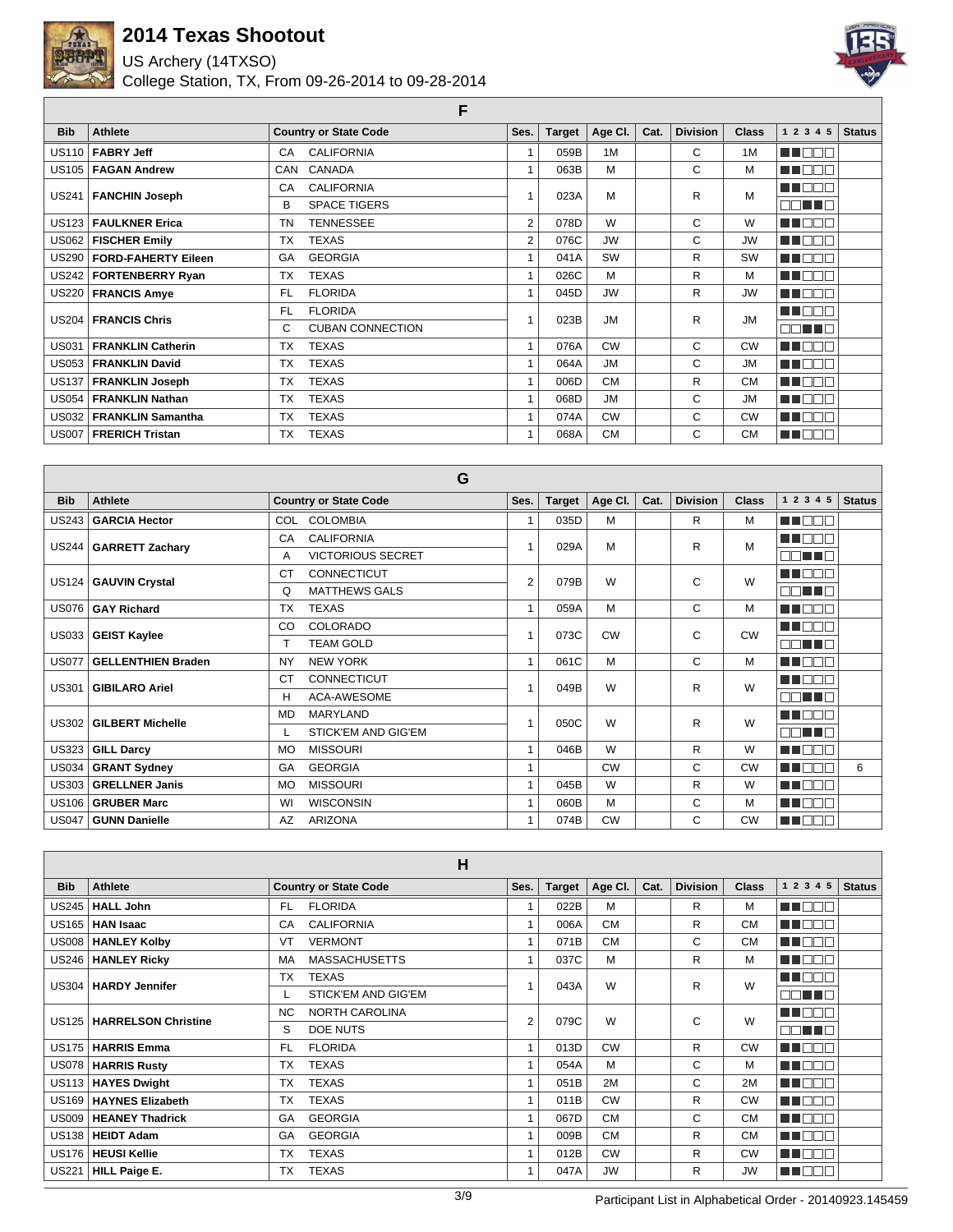

US Archery (14TXSO)



|              |                          | н                                  |      |               |                     |      |                 |              |                          | Continue      |
|--------------|--------------------------|------------------------------------|------|---------------|---------------------|------|-----------------|--------------|--------------------------|---------------|
| <b>Bib</b>   | <b>Athlete</b>           | <b>Country or State Code</b>       | Ses. | <b>Target</b> | Age Cl. $\parallel$ | Cat. | <b>Division</b> | <b>Class</b> | 1 2 3 4 5                | <b>Status</b> |
|              | US035   HITE Mary Hunter | <b>NORTH CAROLINA</b><br><b>NC</b> |      | 078C          | <b>CW</b>           |      | С               | CW           | TOOL                     |               |
|              |                          | <b>DOE NUTS</b><br>S               |      |               |                     |      |                 |              | 38 T 8                   |               |
| <b>US247</b> | <b>HOAG Luke</b>         | <b>TEXAS</b><br>ТX                 |      | 024C          | M                   |      | R               | М            | ┓<br>$\blacksquare$      |               |
|              | US248   HOJNACKI Michael | <b>TEXAS</b><br>ТX                 |      | 022C          | M                   |      | R               | M            | TOOL                     |               |
|              |                          | VINTAGE 1980'S BOYS                |      |               |                     |      |                 |              | TE LET                   |               |
|              | US023   HOOKSTEAD Payton | WI<br><b>WISCONSIN</b>             |      | 071D          | <b>CM</b>           |      | C               | <b>CM</b>    | ┓<br>$\blacksquare\Box'$ |               |
| <b>US177</b> | <b>HUANG Kaitlyn</b>     | <b>CALIFORNIA</b><br>CA            |      | 014C          | <b>CW</b>           |      | R               | CW           | T<br>$\blacksquare$      |               |
|              | US139   HUANG Michael    | <b>TEXAS</b><br>тх                 |      | 004D          | <b>CM</b>           |      | R               | <b>CM</b>    | ПD<br>T DI               |               |
|              | US178 HUFFER Olivia      | <b>FLORIDA</b><br>FL               |      | 012D          | <b>CW</b>           |      | R               | <b>CW</b>    | T                        |               |

|              |                              | J                               |                |               |           |      |                 |              |              |               |
|--------------|------------------------------|---------------------------------|----------------|---------------|-----------|------|-----------------|--------------|--------------|---------------|
| <b>Bib</b>   | <b>Athlete</b>               | <b>Country or State Code</b>    | Ses.           | <b>Target</b> | Age Cl.   | Cat. | <b>Division</b> | <b>Class</b> | 1 2 3 4 5    | <b>Status</b> |
|              | US010 JACKS II David         | <b>TEXAS</b><br><b>TX</b>       |                | 067C          | <b>CM</b> |      | C               | <b>CM</b>    | MN 888       |               |
|              | US063   JACKSON Hunter       | <b>MICHIGAN</b><br>MI           | 2              | 076B          | <b>JW</b> |      | C               | <b>JW</b>    | MA NA T      |               |
|              | US140 JARDIOLIN Ray          | <b>TEXAS</b><br><b>TX</b>       |                | 003D          | <b>CM</b> |      | R.              | <b>CM</b>    | n de la c    |               |
| <b>US200</b> | <b>JEONG Yena</b>            | <b>CALIFORNIA</b><br>CA         |                | 011A          | <b>CW</b> |      | R               | CW           | NN DE E      |               |
| US079 l      | <b>JOHNSON Jesse</b>         | <b>TEXAS</b><br>TX              |                | 056A          | M         |      | C               | М            | <b>MARGE</b> |               |
| <b>US011</b> | <b>JOHNSON Kade</b>          | <b>TEXAS</b><br>TX              |                | 069A          | <b>CM</b> |      | C               | СM           | MA NA T      |               |
| US249 I      | <b>JOHNSON Richard Butch</b> | <b>CONNECTICUT</b><br><b>CT</b> |                | 036D          | M         |      | R               | M            | <b>RENAR</b> |               |
|              |                              | E.<br>A.J.W.                    |                |               |           |      |                 |              | MA TIM       |               |
| US283        | <b>JONES Bobby</b>           | <b>TEXAS</b><br><b>TX</b>       |                | 029C          | M         |      | R               | М            | UN FIELD     |               |
|              | US126   JONES Erika          | <b>NE</b><br><b>NEBRASKA</b>    | $\overline{2}$ | 079D          | W         |      | C               | W            | M DE S       |               |
|              |                              | P<br><b>BAND OF SISTERS</b>     |                |               |           |      |                 |              | nn nn        |               |
|              | US250 JONES Nate             | MN<br><b>MINNESOTA</b>          |                | 034B          | M         |      | R               | М            | T DE E       |               |

|                   |                           | K                               |                |               |           |      |                 |              |                  |               |
|-------------------|---------------------------|---------------------------------|----------------|---------------|-----------|------|-----------------|--------------|------------------|---------------|
| <b>Bib</b>        | <b>Athlete</b>            | <b>Country or State Code</b>    | Ses.           | <b>Target</b> | Age Cl.   | Cat. | <b>Division</b> | <b>Class</b> | 1 2 3 4 5        | <b>Status</b> |
| <b>US251</b>      | <b>KALAL Matthew</b>      | <b>CALIFORNIA</b><br>CA         | $\mathbf{1}$   | 019B          | M         |      | R.              | M            | n doo            |               |
| <b>US252</b>      | <b>KALE Nick</b>          | <b>CALIFORNIA</b><br>CA         | $\mathbf{1}$   | 026A          | M         |      | R               | M            | ma mar           |               |
|                   |                           | <b>SPACE TIGERS</b><br>B        |                |               |           |      |                 |              | nn an a          |               |
| <b>US036</b>      | <b>KAMILAR Victoria</b>   | <b>TEXAS</b><br><b>TX</b>       | $\mathbf{1}$   | 073A          | CW        |      | C               | <b>CW</b>    | M DE S           |               |
| <b>US141</b>      | <b>KAPOOR Nikhil</b>      | <b>CALIFORNIA</b><br>CA         | $\mathbf{1}$   | 001A          | <b>CM</b> |      | R               | <b>CM</b>    | <b>REFERENCE</b> |               |
| <b>US253</b>      | <b>KAUNE Anthony</b>      | <b>MINNESOTA</b><br><b>MN</b>   | $\mathbf{1}$   | 035B          | M         |      | R               | M            | MT DE S          |               |
| <b>US127</b>      | <b>KELLER Lexi</b>        | <b>WISCONSIN</b><br>WI          | $\overline{2}$ | 076D          | W         |      | C               | W            | n i Belg         |               |
|                   |                           | <b>MATTHEWS GALS</b><br>Q       |                |               |           |      |                 |              | nn i In          |               |
| <b>US205</b>      | <b>KIL Eric</b>           | <b>CALIFORNIA</b><br>CA         | $\mathbf{1}$   | 036A          | <b>JM</b> |      | R               | <b>JM</b>    | <b>REDEE</b>     |               |
| <b>US142</b>      | <b>KIM Alex</b>           | <b>CALIFORNIA</b><br>CA         | $\mathbf{1}$   | 009C          | <b>CM</b> |      | R.              | <b>CM</b>    | n na m           |               |
| <b>US179</b>      | <b>KIM Christine</b>      | <b>CALIFORNIA</b><br>CA         | $\overline{1}$ | 011C          | CW        |      | R               | <b>CW</b>    | MU DELI          |               |
| <b>US222</b>      | <b>KIM Christine</b>      | <b>CALIFORNIA</b><br>CA         | $\mathbf{1}$   | 049C          | <b>JW</b> |      | R               | <b>JW</b>    | MA ELE           |               |
| <b>US201</b>      | <b>KIM Christine Yeri</b> | <b>CALIFORNIA</b><br>CA         | $\mathbf{1}$   | 018A          | CW        |      | R.              | <b>CW</b>    | <b>REDEE</b>     |               |
| <b>US143</b>      | <b>KIM Daniel</b>         | <b>CALIFORNIA</b><br>CA         | $\mathbf{1}$   | 002A          | <b>CM</b> |      | R               | <b>CM</b>    | <b>THE LIGHT</b> |               |
| <b>US180</b>      | <b>KIM Diana</b>          | <b>CALIFORNIA</b><br>CA         | $\mathbf{1}$   | 013A          | <b>CW</b> |      | R               | <b>CW</b>    | M DEA            |               |
| <b>US144</b>      | <b>KIM Geun</b>           | <b>CALIFORNIA</b><br>CA         | $\mathbf{1}$   | 001B          | <b>CM</b> |      | R               | <b>CM</b>    | MA ELE           |               |
| <b>US206</b>      | <b>KIM Jason Minsoo</b>   | <b>CALIFORNIA</b><br>CA         | $\mathbf{1}$   | 030A          | <b>JM</b> |      | R               | <b>JM</b>    | a a mara         |               |
| <b>US145</b>      | <b>KIM Joony</b>          | <b>IDAHO</b><br>ID              | $\mathbf{1}$   | 007D          | <b>CM</b> |      | R               | <b>CM</b>    | <b>REFERENC</b>  |               |
| <b>US012</b>      | <b>KIM Josh</b>           | <b>TEXAS</b><br><b>TX</b>       | $\mathbf{1}$   | 070A          | <b>CM</b> |      | C               | <b>CM</b>    | <b>RENDER</b>    |               |
| <b>US207</b>      | <b>KIM Patrick</b>        | <b>CALIFORNIA</b><br>CA         | $\mathbf{1}$   | 031A          | <b>JM</b> |      | R               | <b>JM</b>    | <b>READER</b>    |               |
| <b>US146</b>      | <b>KIM Sabin</b>          | <b>CALIFORNIA</b><br>CA         | $\mathbf{1}$   | 002C          | <b>CM</b> |      | R               | <b>CM</b>    | M DE S           |               |
| <b>US291</b>      | <b>KISS-JOHNSON Kinga</b> | <b>SOUTH CAROLINA</b><br>SC     | $\mathbf{1}$   | 040A          | SW        |      | R               | SW           | <b>REFERENCE</b> |               |
| <b>US254</b>      | <b>KLIMITCHEK Collin</b>  | <b>TEXAS</b><br><b>TX</b>       | $\mathbf{1}$   | 028C          | M         |      | R               | M            | M DEC            |               |
| <b>US080</b>      | <b>KNAUTH Cameron</b>     | <b>TEXAS</b><br><b>TX</b>       | $\mathbf{1}$   | 058A          | M         |      | C               | M            | <b>RENDER</b>    |               |
| <b>US147</b>      | <b>KOCUREK Zack</b>       | <b>TEXAS</b><br><b>TX</b>       | $\mathbf{1}$   | 005D          | <b>CM</b> |      | R               | <b>CM</b>    | n na sa          |               |
| <b>US305</b>      | <b>KOEHL Heather Jane</b> | <b>WISCONSIN</b><br>WI          | $\overline{1}$ | 050A          | W         |      | R               | W            | MA DE O          |               |
|                   |                           | <b>STICK'EM AND GIG'EM</b><br>L |                |               |           |      |                 |              | FIEL THE         |               |
| US <sub>181</sub> | <b>KOVAL Ashleigh</b>     | <b>MARYLAND</b><br><b>MD</b>    | $\mathbf{1}$   |               | CW        |      | R               | <b>CW</b>    | M DE O           | 6             |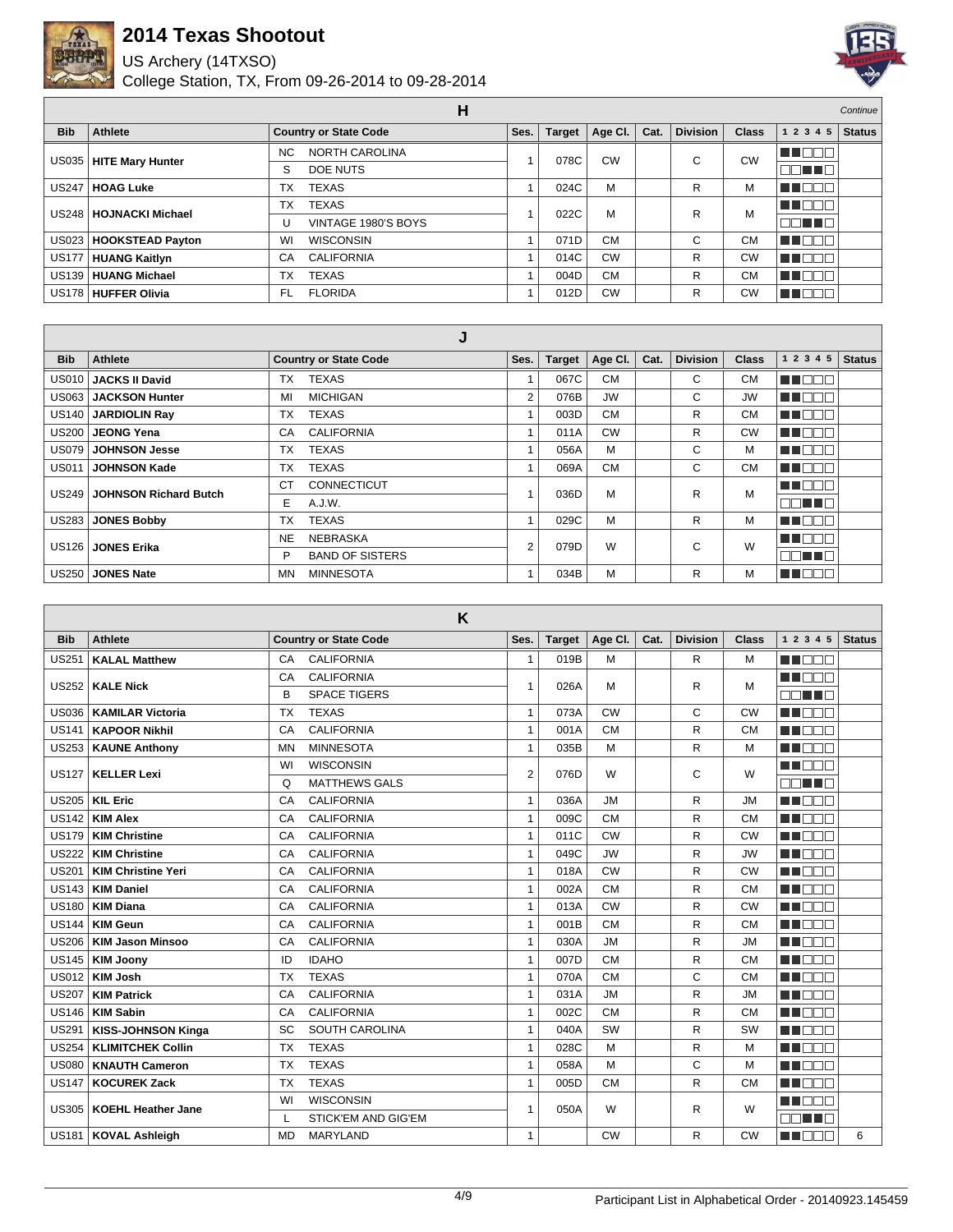

US Archery (14TXSO)

College Station, TX, From 09-26-2014 to 09-28-2014



**L**

| <b>Bib</b>   | Athlete                    | <b>Country or State Code</b>   | Ses.           | <b>Target</b> | Age CI.   | Cat. | <b>Division</b> | <b>Class</b> | 1 2 3 4 5 | <b>Status</b> |
|--------------|----------------------------|--------------------------------|----------------|---------------|-----------|------|-----------------|--------------|-----------|---------------|
| US182 I      | <b>LAM Julia</b>           | <b>NEW JERSEY</b><br><b>NJ</b> | 4              | 014D          | <b>CW</b> |      | $\mathsf{R}$    | <b>CW</b>    | M DE C    |               |
| <b>US128</b> | <b>LANCE Sarah</b>         | <b>WISCONSIN</b><br>WI         | 2              | 074D          | W         |      | C               | W            | n nooc    |               |
|              | US255   LAUGHLIN William   | <b>WASHINGTON</b><br><b>WA</b> | 1              | 032D          | M         |      | R               | M            | MN O BIO  |               |
|              | US148   LEE David          | <b>CALIFORNIA</b><br>CA        | $\mathbf{1}$   | 007A          | <b>CM</b> |      | $\mathsf{R}$    | <b>CM</b>    | MT OO B   |               |
|              | $US162$ LEE Ha Hyun        | <b>CALIFORNIA</b><br>CA        | $\mathbf{1}$   | 005A          | <b>CM</b> |      | R               | <b>CM</b>    | MT DE S   |               |
|              | $US149$ LEE Je-Oh          | <b>CALIFORNIA</b><br>CA        | 1              | 008C          | <b>CM</b> |      | R               | <b>CM</b>    | M BER     |               |
|              | US161   LEE Jidam          | <b>CALIFORNIA</b><br>CA        | $\overline{ }$ | 005C          | <b>CM</b> |      | $\mathsf{R}$    | <b>CM</b>    | MT E SE   |               |
|              | US183   LEE Jie-Ae         | <b>CALIFORNIA</b><br>CA        | 1              | 015A          | <b>CW</b> |      | R               | <b>CW</b>    | MA DE C   |               |
|              | US037   LEE Joanne         | <b>CALIFORNIA</b><br>CA        | $\mathbf{1}$   | 074D          | <b>CW</b> |      | C               | <b>CW</b>    | M DE B    |               |
|              | US168   LEE Joe            | <b>CALIFORNIA</b><br>CA        | $\mathbf{1}$   | 007C          | <b>CM</b> |      | R               | <b>CM</b>    | MU OO O   |               |
|              | US150 LEE Kenn             | <b>CALIFORNIA</b><br>CA        | 1              | 004C          | <b>CM</b> |      | R               | <b>CM</b>    | MU OO U   |               |
|              | US229   LEE Lina (Woorin)  | <b>CALIFORNIA</b><br>CA        | 1              | 048C          | <b>JW</b> |      | R               | <b>JW</b>    | M E E E   |               |
|              | US184   LEE Yunjoo Rachel  | <b>CALIFORNIA</b><br>CA        | $\mathbf{1}$   | 017A          | <b>CW</b> |      | R               | <b>CW</b>    | MT DE S   |               |
| US256        | <b>LINDE-KAMINSKI Jake</b> | <b>FLORIDA</b><br>FL.          | 1              | 020B          | M         |      | R               | M            | M BER     |               |
| <b>US257</b> | <b>LOESCH James</b>        | <b>TEXAS</b><br><b>TX</b>      | 4              | 034C          | M         |      | R               | M            | n nooc    |               |
|              |                            | VINTAGE 1980'S BOYS<br>U       |                |               |           |      |                 |              | OO HEE    |               |
| US306        | <b>LORIG Khatuna</b>       | <b>CALIFORNIA</b><br>CA        | $\mathbf{1}$   | 038D          | W         |      | R               | W            | MT DE E   |               |
| <b>US081</b> | <b>LUMAYAG Jonas</b>       | <b>ILLINOIS</b><br>IL          | $\overline{1}$ | 057C          | M         |      | C               | M            | man man   |               |
|              | US258   LUMAYAG Stephen    | <b>ILLINOIS</b><br>IL          | 1              | 030D          | M         |      | R               | М            | MU OOO    |               |

|              |                           |            | м                            |                |               |           |      |                 |           |                         |               |
|--------------|---------------------------|------------|------------------------------|----------------|---------------|-----------|------|-----------------|-----------|-------------------------|---------------|
| <b>Bib</b>   | <b>Athlete</b>            |            | <b>Country or State Code</b> | Ses.           | <b>Target</b> | Age CI.   | Cat. | <b>Division</b> | Class     | 1 2 3 4 5               | <b>Status</b> |
| <b>US259</b> | <b>MAFFEI Michael</b>     | <b>TX</b>  | <b>TEXAS</b>                 | $\mathbf{1}$   | 033C          | M         |      | R.              | м         | <b>THE LIGHT</b>        |               |
| <b>US307</b> | <b>MAITLAND Pamela</b>    | CA         | <b>CALIFORNIA</b>            | 1              | 042C          | W         |      | R.              | W         | man ma                  |               |
| US013        |                           | PA         | PENNSYLVANIA                 | $\mathbf{1}$   | 069C          | <b>CM</b> |      | C               | <b>CM</b> | <b>RENAR</b>            |               |
|              | <b>MARCOZZI Gabriel</b>   | $\Omega$   | 5 AND 1/2 HANDS              |                |               |           |      |                 |           | nn an a                 |               |
| <b>US260</b> | <b>MARINO Anthony</b>     | NJ         | <b>NEW JERSEY</b>            | $\mathbf{1}$   | 035C          | M         |      | R.              | M         | <b>RADIO DE LA PERS</b> |               |
| <b>US082</b> | <b>MARLOW Lonnie</b>      | FL.        | <b>FLORIDA</b>               | $\mathbf{1}$   | 051C          | M         |      | C               | M         | man ma                  |               |
| <b>US083</b> | <b>MARLOW Michael</b>     | <b>FL</b>  | <b>FLORIDA</b>               | $\mathbf{1}$   | 053C          | M         |      | C               | M         | M BEE                   |               |
| <b>US084</b> | <b>MARLOW Michael Jr.</b> | FL.        | <b>FLORIDA</b>               | $\mathbf{1}$   | 054C          | M         |      | Ċ               | M         | an an an                |               |
| <b>US014</b> | <b>MAZUR Bryan</b>        | IL         | <b>ILLINOIS</b>              | $\mathbf{1}$   | 070C          | <b>CM</b> |      | Ċ               | <b>CM</b> | <b>HELLER</b>           |               |
| <b>US038</b> | <b>MCALLISTER Taylor</b>  | MI         | <b>MICHIGAN</b>              | $\mathbf{1}$   | 015D          | <b>CW</b> |      | R               | <b>CW</b> | <b>RENAND</b>           |               |
| US284        | <b>MCDONALD Jesse</b>     | <b>AUS</b> | <b>AUSTRALIA</b>             | $\mathbf{1}$   | 036B          | M         |      | R               | м         | <b>RENARE</b>           |               |
| <b>US122</b> | <b>MCGEE Brooke</b>       | <b>TX</b>  | <b>TEXAS</b>                 | $\overline{2}$ | 075A          | W         |      | C               | W         | ME E E E                |               |
| <b>US261</b> | <b>MCLAUGHLIN Daniel</b>  | OH         | OHIO                         | 1              | 028B          | M         |      | R.              | м         | an an an a              |               |
|              |                           | B          | <b>SPACE TIGERS</b>          |                |               |           |      |                 |           | E E E E                 |               |
| US262        | <b>MCLAUGHLIN Sean</b>    | OH         | OHIO                         | 1              | 027B          | M         |      | R               | м         | <b>RENAND</b>           |               |
|              |                           | B          | <b>SPACE TIGERS</b>          |                |               |           |      |                 |           | e di se                 |               |
| <b>US308</b> | <b>MCLEOD Rebekah</b>     | <b>TX</b>  | <b>TEXAS</b>                 | 1              | 044A          | W         |      | R.              | W         | MA DE L                 |               |
| <b>US015</b> | <b>MENKE Matthew</b>      | <b>MN</b>  | <b>MINNESOTA</b>             | $\mathbf{1}$   | 072D          | <b>CM</b> |      | C               | <b>CM</b> | man ma                  |               |
| <b>US085</b> | <b>MEYERS Eric</b>        | <b>AR</b>  | <b>ARKANSAS</b>              | 1              | 058C          | M         |      | Ċ               | M         | man man                 |               |
| <b>US309</b> | <b>MICKELBERRY Erin</b>   | WA         | <b>WASHINGTON</b>            | 1              | 040D          | W         |      | R               | W         | M E E E                 |               |
|              |                           | J          | <b>NO NAME</b>               |                |               |           |      |                 |           | nn an a                 |               |
| <b>US039</b> | <b>MILLER Brooke</b>      | <b>MO</b>  | <b>MISSOURI</b>              | $\mathbf{1}$   | 078A          | <b>CW</b> |      | C               | <b>CW</b> | <b>REFERENCE</b>        |               |
| <b>US208</b> | <b>MILLER Caleb</b>       | CO         | COLORADO                     | $\mathbf{1}$   | 023D          | <b>JM</b> |      | R               | <b>JM</b> | man ma                  |               |
| <b>US185</b> | <b>MIN Songhee</b>        | CA         | <b>CALIFORNIA</b>            | $\mathbf{1}$   | 012A          | <b>CW</b> |      | R               | <b>CW</b> | <b>RENARE</b>           |               |
| <b>US223</b> | <b>MISCIONE Anna</b>      | CA         | <b>CALIFORNIA</b>            | $\mathbf{1}$   | 046C          | <b>JW</b> |      | R               | <b>JW</b> | ME E E E                |               |
|              |                           |            | Y.A.M.                       |                |               |           |      |                 |           | nn nn n                 |               |
| <b>US151</b> | <b>MOSCOWITZ Coby</b>     | м          | <b>MICHIGAN</b>              | 1              | 007B          | <b>CM</b> |      | R.              | <b>CM</b> | man man                 |               |
| <b>US286</b> | <b>MURPHY Destin</b>      | <b>UNK</b> | <b>UNKNOWN</b>               | $\mathbf{1}$   | 037A          | M         |      | R               | м         | <b>RENARE</b>           |               |
| US310        | <b>MURPHY Rachael</b>     | CA         | <b>CALIFORNIA</b>            | 1              | 044C          | W         |      | R               | W         | man man                 |               |
|              |                           | G          | <b>ADVANCED DEGREES</b>      |                |               |           |      |                 |           | NN TIN                  |               |

| <b>Bib</b> | Athlete             | Country or State Code     | Ses. | Target | ່ Age Cl. ∣ | Cat. | <b>Division</b> | <b>Class</b> | $12345$ Status |  |
|------------|---------------------|---------------------------|------|--------|-------------|------|-----------------|--------------|----------------|--|
|            | US186   NAM Keeyun  | CALIFORNIA<br>СA          |      | 012C   | <b>CW</b>   |      | D               | <b>CW</b>    |                |  |
|            | US040   NELSON Mary | SOUTH DAKOTA<br><b>SD</b> |      |        | CW          |      |                 | <b>CW</b>    |                |  |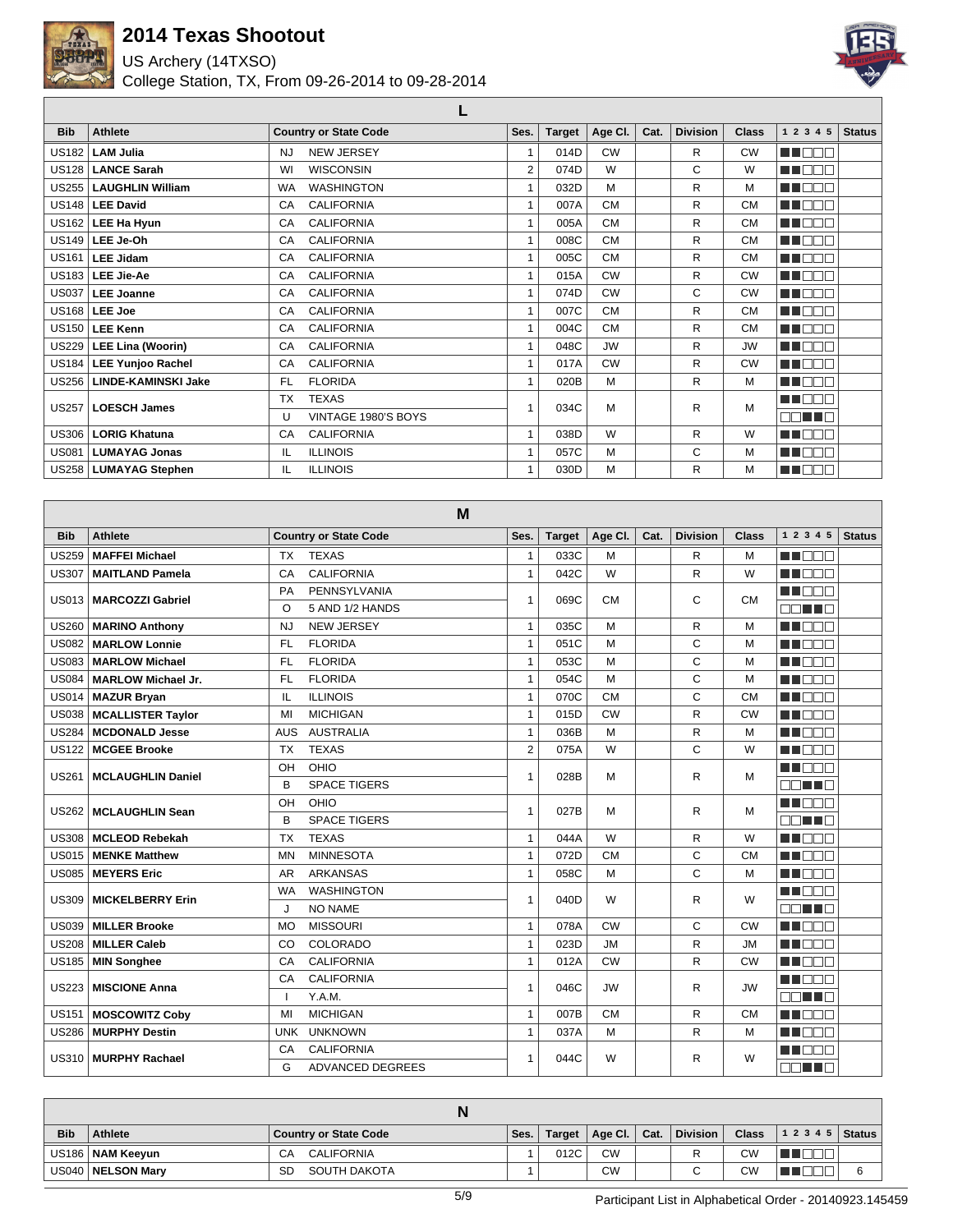

US Archery (14TXSO)



|              |                           |                              |      |               |           |      |                 | <b>Continue</b> |                |  |
|--------------|---------------------------|------------------------------|------|---------------|-----------|------|-----------------|-----------------|----------------|--|
| <b>Bib</b>   | Athlete                   | <b>Country or State Code</b> | Ses. | <b>Target</b> | Age CI.   | Cat. | <b>Division</b> | <b>Class</b>    | $12345$ Status |  |
|              | US152   NEWBERRY J. Logan | <b>FLORIDA</b><br>FL         |      | 008D          | <b>CM</b> |      |                 | СM              |                |  |
|              | US153   NIEHAUS Mikah     | <b>TEXAS</b><br>ТX           |      | 002D          | <b>CM</b> |      |                 | СM              |                |  |
|              | US209   NITTA Kent Naogi  | <b>CALIFORNIA</b><br>СA      |      | 032A          | <b>JM</b> |      |                 | <b>JM</b>       |                |  |
| <b>US187</b> | NUGENT Molly              | <b>ARIZONA</b><br>AZ         |      | 017C          | <b>CW</b> |      |                 | CW              |                |  |

|            |                        | O                            |      |               |                 |      |                 |              |           |               |
|------------|------------------------|------------------------------|------|---------------|-----------------|------|-----------------|--------------|-----------|---------------|
| <b>Bib</b> | Athlete                | <b>Country or State Code</b> | Ses. | <b>Target</b> | Age Cl. $\vert$ | Cat. | <b>Division</b> | <b>Class</b> | 12345     | <b>Status</b> |
|            | US154   OBLANDER Devin | <b>OKLAHOMA</b><br>OK        |      | 002B          | <b>CM</b>       |      | R.              | <b>CM</b>    | TE ELET   |               |
|            | US155   OFFCHISS Cody  | <b>OREGON</b><br>OR          |      | 004B          | <b>CM</b>       |      | R               | СM           | UN DEL T  |               |
|            | US156   OHLENDORF Jake | <b>CALIFORNIA</b><br>CA      |      | 001C          | <b>CM</b>       |      | R               | <b>CM</b>    |           |               |
|            | US216   OLIVER Ryan    | <b>FLORIDA</b><br>FL.        |      | 026B          | <b>JM</b>       |      | R               | <b>JM</b>    | n in Eise |               |
|            |                        | YOUNG GUN                    |      |               |                 |      |                 |              | n na T    |               |
|            | US016   OZYP John      | <b>TEXAS</b><br>TX           |      | 072A          | <b>CM</b>       |      | C               | СM           |           |               |

|              |                              | P                                  |              |               |           |      |                 |              |                            |
|--------------|------------------------------|------------------------------------|--------------|---------------|-----------|------|-----------------|--------------|----------------------------|
| <b>Bib</b>   | <b>Athlete</b>               | <b>Country or State Code</b>       | Ses.         | <b>Target</b> | Age CI.   | Cat. | <b>Division</b> | <b>Class</b> | 1 2 3 4 5<br><b>Status</b> |
| <b>US263</b> | <b>PAGUIA Raymond</b>        | <b>CALIFORNIA</b><br>CA            | 1            | 022A          | м         |      | R               | M            | M BEE                      |
| <b>US287</b> | PALUMBO Timothy O.           | <b>NEW YORK</b><br><b>NY</b>       | $\mathbf{1}$ | 020A          | <b>SM</b> |      | R               | <b>SM</b>    | ME E E E                   |
| <b>US188</b> | <b>PARK Danielle</b>         | <b>CALIFORNIA</b><br>CA            | 1            | 013C          | <b>CW</b> |      | R               | <b>CW</b>    | MA DE L                    |
|              |                              | <b>GOLDEN TOASTIES</b><br>M        |              |               |           |      |                 |              | nn an a                    |
| <b>US210</b> | <b>PARK David Sang Won</b>   | <b>CALIFORNIA</b><br>CA            | $\mathbf{1}$ | 033A          | <b>JM</b> |      | R               | JM           | MA DE C                    |
| <b>US228</b> | <b>PARK Hyeongeun</b>        | <b>CALIFORNIA</b><br>CA            | $\mathbf{1}$ | 047C          | <b>JW</b> |      | R               | <b>JW</b>    | ME E E E                   |
| <b>US157</b> | <b>PARK Junsung</b>          | <b>CALIFORNIA</b><br>CA            | $\mathbf{1}$ | 003C          | <b>CM</b> |      | R               | <b>CM</b>    | ME E E E                   |
| <b>US158</b> | <b>PARK Nathan</b>           | <b>CALIFORNIA</b><br>CA            | $\mathbf{1}$ | 008A          | <b>CM</b> |      | R               | <b>CM</b>    | MI DEC                     |
| <b>US264</b> | <b>PARK Robert</b>           | <b>NORTH CAROLINA</b><br><b>NC</b> | $\mathbf{1}$ | 037B          | M         |      | R               | M            | ME E E E                   |
| <b>US041</b> | <b>PAVLIK Kali</b>           | <b>NEBRASKA</b><br><b>NE</b>       | 1            | 077D          | <b>CW</b> |      | С               | <b>CW</b>    | MA E E E                   |
|              |                              | <b>TEAM GOLD</b><br>$\mathsf{T}$   |              |               |           |      |                 |              | an na                      |
| <b>US189</b> | <b>PECK Emmy</b>             | <b>TEXAS</b><br><b>TX</b>          | $\mathbf{1}$ | 014B          | <b>CW</b> |      | R               | <b>CW</b>    | MA BEL                     |
| <b>US288</b> | <b>PERRY Robert</b>          | <b>IDAHO</b><br>ID                 | $\mathbf{1}$ | 019A          | <b>SM</b> |      | R               | <b>SM</b>    | M DEC                      |
| <b>US042</b> | <b>PERSON Riley</b>          | <b>MINNESOTA</b><br><b>MN</b>      | $\mathbf{1}$ | 078D          | <b>CW</b> |      | C               | <b>CW</b>    | M BEE                      |
| <b>US043</b> | <b>PETITT Meagan</b>         | <b>FLORIDA</b><br><b>FL</b>        | 1            | 077B          | <b>CW</b> |      | С               | <b>CW</b>    | MN OO B                    |
|              |                              | R<br><b>TEAM AA &amp; M</b>        |              |               |           |      |                 |              | nn an D                    |
| <b>US211</b> | <b>PETREA Camden</b>         | <b>GEORGIA</b><br>GA               | 1            | 034D          | <b>JM</b> |      | R               | <b>JM</b>    | M DEC                      |
| <b>US265</b> | <b>PFISTER Jason</b>         | OHIO<br>OH                         | 1            | 029B          | M         |      | R               | M            | MA E E E                   |
|              |                              | F<br><b>EASY MONEY</b>             |              |               |           |      |                 |              | mm mm m                    |
| <b>US086</b> | <b>PHETTEPLACE Enoch</b>     | <b>TEXAS</b><br><b>TX</b>          | $\mathbf{1}$ | 052A          | M         |      | C               | M            | <b>REFERE</b>              |
| <b>US129</b> | <b>PHETTEPLACE Stacey</b>    | <b>TEXAS</b><br><b>TX</b>          | 2            | 077A          | W         |      | C               | W            | MA DE LA                   |
| <b>US224</b> | <b>PHILLIPS Bethany</b>      | <b>GEORGIA</b><br>GA               | 1            | 044B          | <b>JW</b> |      | R               | <b>JW</b>    | M BEE                      |
|              |                              | <b>XTREME TEAM</b><br>ĸ            |              |               |           |      |                 |              | 88 <b>18</b> 8             |
| <b>US087</b> | <b>PRICE Louis</b>           | <b>NEW YORK</b><br><b>NY</b>       | $\mathbf{1}$ | 060C          | M         |      | C               | M            | <b>REFERE</b>              |
|              |                              | <b>COLORADO</b><br>CO              | 1            |               |           |      |                 |              | <b>RENAR</b>               |
| <b>US311</b> | <b>PRITCHARD La Nola</b>     | <b>ACA-AWESOME</b><br>H            |              | 048D          | W         |      | R               | W            | NN HA                      |
|              | US055   PRUITTE Tyson Walker | <b>NC</b><br><b>NORTH CAROLINA</b> | $\mathbf{1}$ | 056D          | <b>JM</b> |      | C               | <b>JM</b>    | M DE S                     |

|              |                          | R                             |                |               |           |      |                 |              |                |               |
|--------------|--------------------------|-------------------------------|----------------|---------------|-----------|------|-----------------|--------------|----------------|---------------|
| <b>Bib</b>   | Athlete                  | <b>Country or State Code</b>  | Ses.           | <b>Target</b> | Age CI.   | Cat. | <b>Division</b> | <b>Class</b> | 1 2 3 4 5      | <b>Status</b> |
| <b>US017</b> | <b>RAGON Blake</b>       | <b>GEORGIA</b><br>GA          |                |               | <b>CM</b> |      | С               | <b>CM</b>    |                | 6             |
|              | US312   RAINES Candice   | VT<br><b>VERMONT</b>          |                | 050D          | W         |      | R               | W            | T N            |               |
|              | US088   RAMIREZ Angel    | FL<br><b>FLORIDA</b>          |                | 052C          | M         |      | С               | м            | T N<br>חר      |               |
|              | US064   RAMIREZ Angelica | <b>FLORIDA</b><br>FL          | $\overline{2}$ | 078C          | <b>JW</b> |      | С               | <b>JW</b>    | T FIT<br>- III |               |
|              | US190   REESE Samantha   | NY<br><b>NEW YORK</b>         |                | 011D          | CW        |      | R               | <b>CW</b>    | n de l         |               |
|              |                          | <b>XTREME TEAM</b><br>ĸ       |                |               |           |      |                 |              | nn nn n        |               |
|              | US266   REQUA Matthew    | ТX<br><b>TEXAS</b>            |                | 027C          | M         |      | R               | М            | H Ol           |               |
|              |                          | <b>VICTORIOUS SECRET</b><br>A |                |               |           |      |                 |              | 38 I DE        |               |
| US059        | RESTREPO MESA Tomas      | COLOMBIA<br>COL.              |                | 062D          | <b>JM</b> |      | С               | <b>JM</b>    | ┰<br>T N       |               |
|              | US089   RHODES Jason     | <b>OKLAHOMA</b><br>OK         |                | 053D          | М         |      | ⌒<br>U          | м            | M Ol<br>- III. |               |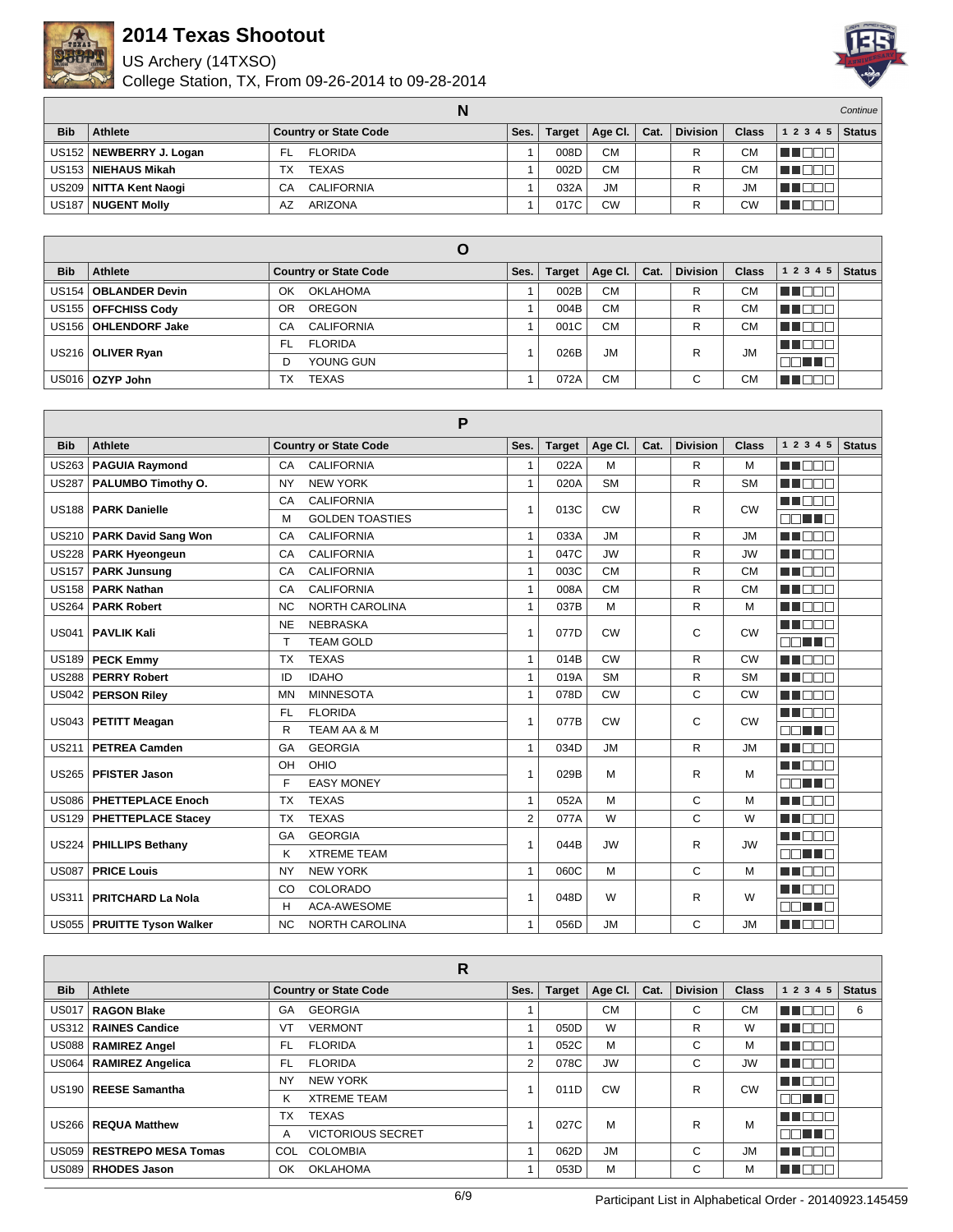

US Archery (14TXSO)



|              |                           | R                            |      |        |           |      |                 |              |            | Continue      |
|--------------|---------------------------|------------------------------|------|--------|-----------|------|-----------------|--------------|------------|---------------|
| <b>Bib</b>   | Athlete                   | <b>Country or State Code</b> | Ses. | Target | Age Cl.   | Cat. | <b>Division</b> | <b>Class</b> | 1 2 3 4 5  | <b>Status</b> |
| <b>US267</b> | <b>ROBERTS Andrew</b>     | <b>LOUISIANA</b><br>LA       |      | 037D   | M         |      | R               | м            | N EI<br>┓  |               |
|              | US268   RODRIGUEZ Angel   | <b>FLORIDA</b><br>FL.        |      | 021B   | м         |      | R               | M            | M D D D    |               |
|              |                           | <b>CUBAN CONNECTION</b><br>C |      |        |           |      |                 |              | DE 10 D    |               |
|              | US212   RODRIGUEZ Teodoro | <b>FLORIDA</b><br>FL.        |      | 025B   | <b>JM</b> |      | R               | <b>JM</b>    | MN DOO     |               |
|              |                           | <b>CUBAN CONNECTION</b><br>C |      |        |           |      |                 |              | 38 T D B   |               |
| <b>US191</b> | ROE Caitlyn               | <b>NEW YORK</b><br><b>NY</b> |      | 010D   | <b>CW</b> |      | R               | CW           | П<br>T El  |               |
|              | US225   ROGERS Angela     | TX<br><b>TEXAS</b>           |      | 049A   | <b>JW</b> |      | R               | <b>JW</b>    | ┐<br>T O   |               |
|              | US130   ROGERS Kimberly   | <b>TEXAS</b><br>TX           | 2    | 079A   | W         |      | С               | W            | ┒<br>T O   |               |
|              | US107   ROUSSEAU Simon    | <b>UNKNOWN</b><br>UNK        |      | 064C   | М         |      | C               | м            | ┒<br>N EI  |               |
|              | US048   RUIZ Alexis       | <b>ARIZONA</b><br>AZ         |      | 073B   | <b>CW</b> |      | С               | <b>CW</b>    | H Ol<br>70 |               |

|              |                                   | S                                                 |                |               |           |      |                 |              |                  |               |
|--------------|-----------------------------------|---------------------------------------------------|----------------|---------------|-----------|------|-----------------|--------------|------------------|---------------|
| <b>Bib</b>   | <b>Athlete</b>                    | <b>Country or State Code</b>                      | Ses.           | <b>Target</b> | Age CI.   | Cat. | <b>Division</b> | <b>Class</b> | 1 2 3 4 5        | <b>Status</b> |
| <b>US018</b> | <b>SACKSCHEWSKY Dylan</b>         | COLORADO<br>CO<br>N<br><b>BOOTS &amp; BUCKLES</b> | $\mathbf{1}$   | 068B          | <b>CM</b> |      | C               | <b>CM</b>    | n nana<br>n na m |               |
| <b>US056</b> | <b>SCANTLING Justin</b>           | <b>OKLAHOMA</b><br>OK                             | $\mathbf{1}$   | 054D          | <b>JM</b> |      | C               | <b>JM</b>    | <b>RENARE</b>    |               |
| <b>US090</b> | <b>SCHMIDT Kelly R.</b>           | <b>KENTUCKY</b><br>KY                             | $\mathbf{1}$   | 062C          | M         |      | Ċ               | M            | ME E E E         |               |
| <b>US269</b> | <b>SEALE Lawrence</b>             | <b>OKLAHOMA</b><br>OK                             | $\mathbf{1}$   | 032B          | M         |      | R               | M            | M DOO            |               |
| US019        | <b>SEARS Connor</b>               | <b>TEXAS</b><br><b>TX</b>                         | $\mathbf{1}$   | 067A          | <b>CM</b> |      | Ċ               | <b>CM</b>    | TIN NATI         |               |
| <b>US020</b> | <b>SEIDELL Bryce</b>              | <b>MICHIGAN</b><br>MI                             | $\mathbf{1}$   | 070B          | <b>CM</b> |      | C               | <b>CM</b>    | ME E E E         |               |
| <b>US091</b> | <b>SENA Jeff</b>                  | <b>OREGON</b><br><b>OR</b>                        | $\mathbf{1}$   | 065C          | <b>SM</b> |      | C               | <b>SM</b>    | ME E E E         |               |
| <b>US313</b> | <b>SHAND Kelley</b>               | <b>TEXAS</b><br><b>TX</b>                         | $\mathbf{1}$   | 042A          | W         |      | R               | W            | <b>REDEE</b>     |               |
| <b>US314</b> | <b>SHELTON Laura</b>              | PENNSYLVANIA<br>PA                                | $\mathbf{1}$   | 050B          | W         |      | R               | W            | <b>THE LIGHT</b> |               |
| <b>US111</b> | <b>SHIELDS Jerry</b>              | <b>FLORIDA</b><br>FL.                             | $\mathbf{1}$   | 052B          | 1M        |      | C               | 1M           | MA EL B          |               |
| <b>US213</b> | <b>SHIN James</b>                 | <b>CALIFORNIA</b><br>CA                           | $\mathbf{1}$   | 034A          | <b>JM</b> |      | R               | <b>JM</b>    | M DE L           |               |
| <b>US192</b> | <b>SIM Suzanna</b>                | CA<br><b>CALIFORNIA</b>                           | $\mathbf{1}$   | 010C          | CW        |      | R               | CW           | M DE S           |               |
| <b>US092</b> | <b>SINGLETON Josh</b>             | <b>TX</b><br><b>TEXAS</b>                         | $\mathbf{1}$   |               | M         |      | C               | M            | n na m           | 6             |
| <b>US193</b> | <b>SMITH Isabelle</b>             | OHIO<br>OH                                        | $\mathbf{1}$   | 018B          | <b>CW</b> |      | R               | CW           | MA EL B          |               |
| <b>US065</b> | <b>SMITH Karen Lindsey</b>        | <b>TEXAS</b><br><b>TX</b>                         | $\overline{2}$ | 075C          | <b>JW</b> |      | C               | JW           | M E E E          |               |
| <b>US400</b> | <b>SMITH Mackenzie</b>            | <b>UNKNOWN</b><br><b>UNK</b>                      | $\mathbf{1}$   | 016D          | <b>CW</b> |      | R               | <b>CW</b>    | MA DE L          |               |
| <b>US093</b> | <b>SMITH Richard</b>              | COLORADO<br>CO                                    | $\mathbf{1}$   | 065B          | M         |      | C               | M            | MA DE E          |               |
| <b>US315</b> | <b>SNYDER Rachel</b>              | <b>TEXAS</b><br><b>TX</b>                         | $\mathbf{1}$   | 038B          | W         |      | R               | W            | MA BEL           |               |
| <b>US316</b> | <b>STEPHENS Linda</b>             | <b>GEORGIA</b><br>GA                              | $\mathbf{1}$   | 043B          | W         |      | R               | W            | M DOO            |               |
| <b>US214</b> | <b>STEVENSON Bryce</b>            | <b>OKLAHOMA</b><br>OK                             | $\mathbf{1}$   | 033B          | <b>JM</b> |      | R               | <b>JM</b>    | ME E E E         |               |
| <b>US270</b> | <b>STEVENSON JR. Thomas</b>       | OK<br><b>OKLAHOMA</b>                             | $\mathbf{1}$   | 031B          | M         |      | R               | M            | M DEL            |               |
| <b>US317</b> | <b>STEVENSON Kathleen Roberts</b> | <b>OKLAHOMA</b><br>OK                             | $\mathbf{1}$   | 048B          | W         |      | R               | W            | MA DE LA         |               |
| <b>US159</b> | <b>STEVENSON Logan</b>            | <b>OKLAHOMA</b><br>OK                             | $\mathbf{1}$   | 003B          | <b>CM</b> |      | R               | <b>CM</b>    | MA E E E         |               |
| <b>US131</b> | <b>STIEGEL Katherine</b>          | <b>TEXAS</b><br><b>TX</b>                         | $\overline{2}$ | 076A          | W         |      | C               | W            | M DE L           |               |
| <b>US112</b> | <b>STRAFUSS Justin</b>            | <b>TENNESSEE</b><br><b>TN</b>                     | $\mathbf{1}$   | 061B          | <b>SM</b> |      | Ċ               | <b>SM</b>    | ME DE L          |               |
| <b>US271</b> | <b>STREETER Jonathan Memory</b>   | <b>TEXAS</b><br><b>TX</b>                         | $\mathbf{1}$   | 025C          | M         |      | R               | M            | TIN NATI         |               |
| <b>US318</b> | <b>STRICKLAND Ashley</b>          | <b>ARIZONA</b><br>AZ                              | $\mathbf{1}$   | 040B          | W         |      | R               | W            | MU DO V          |               |
|              |                                   | <b>TEXAS</b><br><b>TX</b>                         |                |               |           |      |                 |              | MA E E E         |               |
| US272        | <b>STUCKEY H. Troy</b>            | U<br>VINTAGE 1980'S BOYS                          | $\mathbf{1}$   | 031C          | м         |      | R               | М            | nn nn n          |               |
| <b>US160</b> | <b>SUK Andrew</b>                 | <b>CALIFORNIA</b><br>CA                           | $\mathbf{1}$   | 009A          | <b>CM</b> |      | R.              | <b>CM</b>    | M DE L           |               |
| <b>US094</b> | <b>SULLIVAN Matthew</b>           | <b>UTAH</b><br>UT                                 | $\mathbf{1}$   | 054B          | М         |      | C               | M            | n de la p        |               |
| <b>US215</b> | <b>SWINEHART Isaac</b>            | FL.<br><b>FLORIDA</b>                             | $\mathbf{1}$   | 024B          | <b>JM</b> |      | R               | <b>JM</b>    | MA O O O         |               |

| <b>Bib</b>        | Athlete                 | <b>Country or State Code</b> | Ses. | <b>Target</b> | Age Cl.   | Cat. | <b>Division</b> | <b>Class</b> | 1 2 3 4 5      | <b>Status</b> |
|-------------------|-------------------------|------------------------------|------|---------------|-----------|------|-----------------|--------------|----------------|---------------|
| US <sub>194</sub> | <b>TAMAYO Amanda</b>    | <b>CALIFORNIA</b><br>CA      |      | 016A          | <b>CW</b> |      | R               | CW           | MU DO O        |               |
|                   |                         | <b>GOLDEN TOASTIES</b><br>м  |      |               |           |      |                 |              | <b>REFERE</b>  |               |
|                   | US195   TAO Frankie     | <b>CALIFORNIA</b><br>CA      |      | 015C          | <b>CW</b> |      | R               | <b>CW</b>    | <b>THEFT.</b>  |               |
|                   | US095   TAYLOR Dacota   | <b>TEXAS</b><br>ТX           |      | 053A          | M         |      | С               | M            | N N N N N      |               |
|                   |                         | 5 AND 1/2 HANDS<br>O         |      |               |           |      |                 |              | nn nn n        |               |
| <b>US096</b>      | <b>THOMPSON Terry</b>   | AR<br>ARKANSAS               |      | 059C          | M         |      | C               | М            | חר<br>a kat    |               |
| <b>US273</b>      | <b>TIMPANARO Dennis</b> | IL<br><b>ILLINOIS</b>        |      | 029D          | M         |      | R               | М            | חרר<br>- I I I |               |
|                   | US108   TOLEN Wilson    | <b>MISSOURI</b><br><b>MO</b> |      | 064D          | M         |      | С               | М            | TET            |               |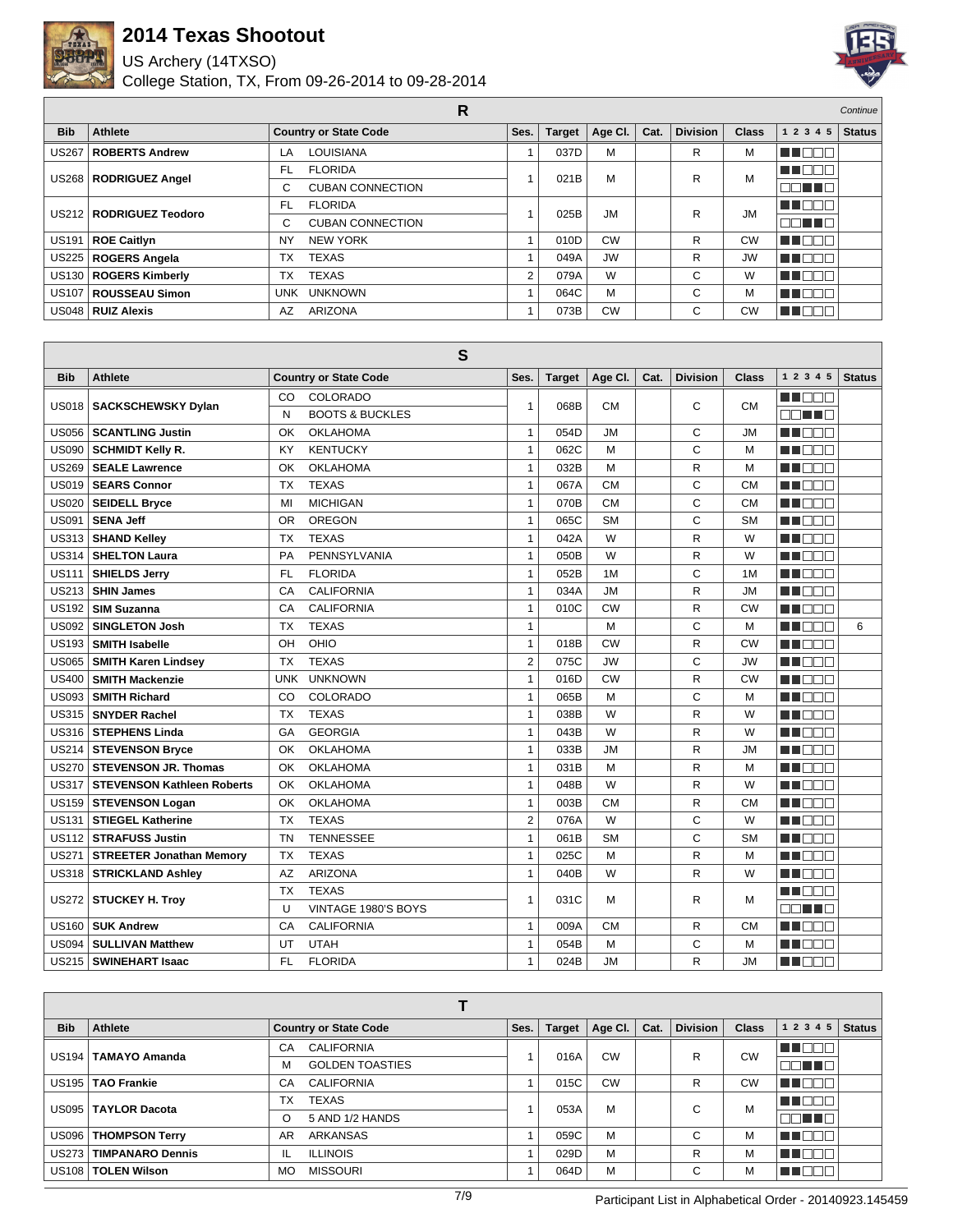

US Archery (14TXSO)



|              |                          |                              |      |               |           |      |                 |              |              | <b>Continue</b> |
|--------------|--------------------------|------------------------------|------|---------------|-----------|------|-----------------|--------------|--------------|-----------------|
| <b>Bib</b>   | Athlete                  | <b>Country or State Code</b> | Ses. | <b>Target</b> | Age Cl.   | Cat. | <b>Division</b> | <b>Class</b> | 1 2 3 4 5    | <b>Status</b>   |
|              | US164   TRAFFORD Hardy   | LOUISIANA<br>LA.             |      | 008B          | <b>CM</b> |      | R               | <b>CM</b>    | $\mathbf{H}$ |                 |
|              | US199   TRAFFORD Miriam  | <b>LOUISIANA</b><br>LA       |      | 016C          | <b>CW</b> |      | R               | CW           | an dia G     |                 |
|              |                          | <b>GOLDEN TOASTIES</b><br>м  |      |               |           |      |                 |              | TE E E       |                 |
| <b>US021</b> | <b>TRULL Drew</b>        | NORTH CAROLINA<br><b>NC</b>  |      | 071C          | <b>CM</b> |      | С               | <b>CM</b>    | <b>JOF</b>   |                 |
|              | US319   TURONEK Philippa | <b>CALIFORNIA</b><br>СA      |      | 043C          | W         |      | R               | W            | ∙ ¶∎⊡⊟ ∷     |                 |
|              |                          | ADVANCED DEGREES<br>G        |      |               |           |      |                 |              |              |                 |

| <b>Bib</b>        | <b>Athlete</b>          | <b>Country or State Code</b>   | Ses.   | <b>Target</b> | Age Cl. | Cat. | <b>Division</b> | <b>Class</b> | 1 2 3 4 5    | <b>Status</b> |
|-------------------|-------------------------|--------------------------------|--------|---------------|---------|------|-----------------|--------------|--------------|---------------|
| <b>US274</b>      | <b>VACCARELLO Jason</b> | <b>CALIFORNIA</b><br>СA        |        | 027A          | M       |      | R               | M            | - III.       |               |
|                   |                         | <b>EASY MONEY</b>              |        |               |         |      |                 |              |              |               |
| US <sub>132</sub> | <b>VAN NATTA Jamie</b>  | OHIO<br>OH                     | $\sim$ | 080C          | W       |      | $\sim$          | W            | TO<br>- III. |               |
|                   |                         | <b>BAND OF SISTERS</b><br>D    |        |               |         |      |                 |              |              |               |
| <b>US097</b>      | <b>VINCENT Shawnn</b>   | <b>WA</b><br><b>WASHINGTON</b> |        | 066B          | M       |      | $\sim$<br>◡     | M            | ┓            |               |

| W            |                           |                                   |                |               |           |      |                 |              |                  |               |
|--------------|---------------------------|-----------------------------------|----------------|---------------|-----------|------|-----------------|--------------|------------------|---------------|
| <b>Bib</b>   | <b>Athlete</b>            | <b>Country or State Code</b>      | Ses.           | <b>Target</b> | Age CI.   | Cat. | <b>Division</b> | <b>Class</b> | 1 2 3 4 5        | <b>Status</b> |
| <b>US275</b> | <b>WALGAST John</b>       | COLORADO<br>CO                    | 1              | 020D          | M         |      | R               | M            | M E E E          |               |
| <b>US098</b> | <b>WALLACE II Jack</b>    | <b>SOUTH CAROLINA</b><br>SC       | $\mathbf{1}$   | 065D          | M         |      | C               | M            | <b>REDEE</b>     |               |
| <b>US292</b> | <b>WALLACE Teresa</b>     | <b>SOUTH CAROLINA</b><br>SC       | $\mathbf{1}$   | 038A          | 2W        |      | R               | 2W           | MA NA T          |               |
| <b>US196</b> | <b>WANG Chenchen</b>      | <b>NEW JERSEY</b><br><b>NJ</b>    | 1              | 015B          | <b>CW</b> |      | R               | <b>CW</b>    | <b>RENDE</b>     |               |
| <b>US322</b> | <b>WAREHIME Amanda</b>    | <b>VIRGIN ISLANDS</b><br>VI       | 1              | 042D          | W         |      | R               | W            | M BE S           |               |
| <b>US044</b> | <b>WARREN Allison</b>     | <b>OKLAHOMA</b><br>OK             | $\mathbf{1}$   | 075C          | <b>CW</b> |      | C               | <b>CW</b>    | a a mara         |               |
| <b>US045</b> | <b>WARRINGTON Shelby</b>  | <b>TEXAS</b><br><b>TX</b>         | 1              | 075A          | <b>CW</b> |      | C               | <b>CW</b>    | n i Biblio       |               |
| <b>US226</b> | <b>WEBSTER Aubrey</b>     | <b>FLORIDA</b><br><b>FL</b>       | 1              | 044D          | <b>JW</b> |      | R               | <b>JW</b>    | MA MAT           |               |
| <b>US276</b> | <b>WEBSTER Chris</b>      | <b>ARIZONA</b><br>AZ              | 1              | 025D          | M         |      | R               | M            | M BE S           |               |
| <b>US057</b> | <b>WEINSTEIN Charlie</b>  | <b>MAINE</b><br><b>ME</b>         | 1              | 063C          | <b>JM</b> |      | C               | <b>JM</b>    | MA EL M          |               |
| <b>US022</b> | <b>WHITE Samuel</b>       | COLORADO<br>CO                    | $\mathbf{1}$   | 069B          | <b>CM</b> |      | C               | <b>CM</b>    | man man          |               |
| <b>US099</b> | <b>WIFLER Alex</b>        | <b>ILLINOIS</b><br>IL             | $\mathbf{1}$   | 056C          | M         |      | C               | M            | MA DELL'         |               |
| <b>US100</b> | <b>WILDE Logan</b>        | <b>UTAH</b><br>UT                 | $\mathbf{1}$   | 055B          | M         |      | C               | M            | <b>RENDER</b>    |               |
| <b>US101</b> | <b>WILDE Reo</b>          | <b>IDAHO</b><br>ID                | $\mathbf{1}$   | 064B          | М         |      | C               | M            | <b>REFERE</b>    |               |
| <b>US102</b> | <b>WILKIN Joe</b>         | <b>NEW HAMPSHIRE</b><br><b>NH</b> | $\mathbf{1}$   | 062B          | M         |      | C               | M            | <b>REFERENCE</b> |               |
| <b>US103</b> | <b>WILLETT JR. Rodger</b> | <b>VIRGINIA</b><br><b>VA</b>      | $\mathbf{1}$   | 066C          | M         |      | C               | M            | man man          |               |
| <b>US066</b> | <b>WILLIAMS Brogan</b>    | <b>OKLAHOMA</b><br>OK             | $\overline{2}$ | 078B          | <b>JW</b> |      | C               | <b>JW</b>    | HI NOT           |               |
| <b>US320</b> | <b>WINKELHAKE Cory</b>    | <b>ILLINOIS</b><br>IL             | 1              | 047D          | W         |      | R               | W            | MA DELL'         |               |
| <b>US114</b> | <b>WOLFE Russell</b>      | <b>OKLAHOMA</b><br>OK             | 1              | 057B          | 2M        |      | C               | 2M           | <b>REDEE</b>     |               |
| <b>US277</b> | <b>WUKIE Jacob</b>        | OHIO<br>OH                        | 1              | 030B          | М         |      | R               | M            | ma mata          |               |
|              |                           | <b>SPACE TIGERS</b><br>B          |                |               |           |      |                 |              | ПП<br>a port     |               |
| <b>US278</b> | <b>WUNDERLE Victor</b>    | <b>TEXAS</b><br><b>TX</b>         |                | 032C          | М         |      | R               | M            | ma mara          |               |
|              |                           | E<br>A.J.W.                       |                |               |           |      |                 |              |                  |               |

| v            |                      |                               |      |               |           |      |                 |              |                            |
|--------------|----------------------|-------------------------------|------|---------------|-----------|------|-----------------|--------------|----------------------------|
| <b>Bib</b>   | Athlete              | <b>Country or State Code</b>  | Ses. | <b>Target</b> | Age CI.   | Cat. | <b>Division</b> | <b>Class</b> | <b>Status</b><br>1 2 3 4 5 |
| <b>US279</b> | YAMAGUCHI Gary       | <b>ARIZONA</b><br>AZ          |      | 027D          | M         |      | R               | M            | ┓<br>- 11 -                |
| <b>US227</b> | YAMAGUCHI Karissa    | <b>ARIZONA</b><br>AZ          |      | 042B          | <b>JW</b> |      | R               | <b>JW</b>    | THEE                       |
|              |                      | Y.A.M.                        |      |               |           |      |                 |              | nn nn n                    |
| <b>US280</b> | YAMAGUCHI Nathan     | <b>ARIZONA</b><br>AZ          |      | 024D          | M         |      | R               | M            | M DE E                     |
|              |                      | <b>VICTORIOUS SECRET</b><br>A |      |               |           |      |                 |              | ma ma                      |
| US197        | YOO Joyce            | <b>CALIFORNIA</b><br>CA       |      | 010A          | <b>CW</b> |      | R.              | <b>CW</b>    | TI E E E                   |
| <b>US046</b> | <b>YOUNG Kaitlyn</b> | <b>TEXAS</b><br><b>TX</b>     |      | 077A          | <b>CW</b> |      | C               | <b>CW</b>    | T<br>╖                     |
|              | US198   YUE Kai-Lou  | <b>MASSACHUSETTS</b><br>MA    |      | 018C          | <b>CW</b> |      | R               | <b>CW</b>    | חרור                       |